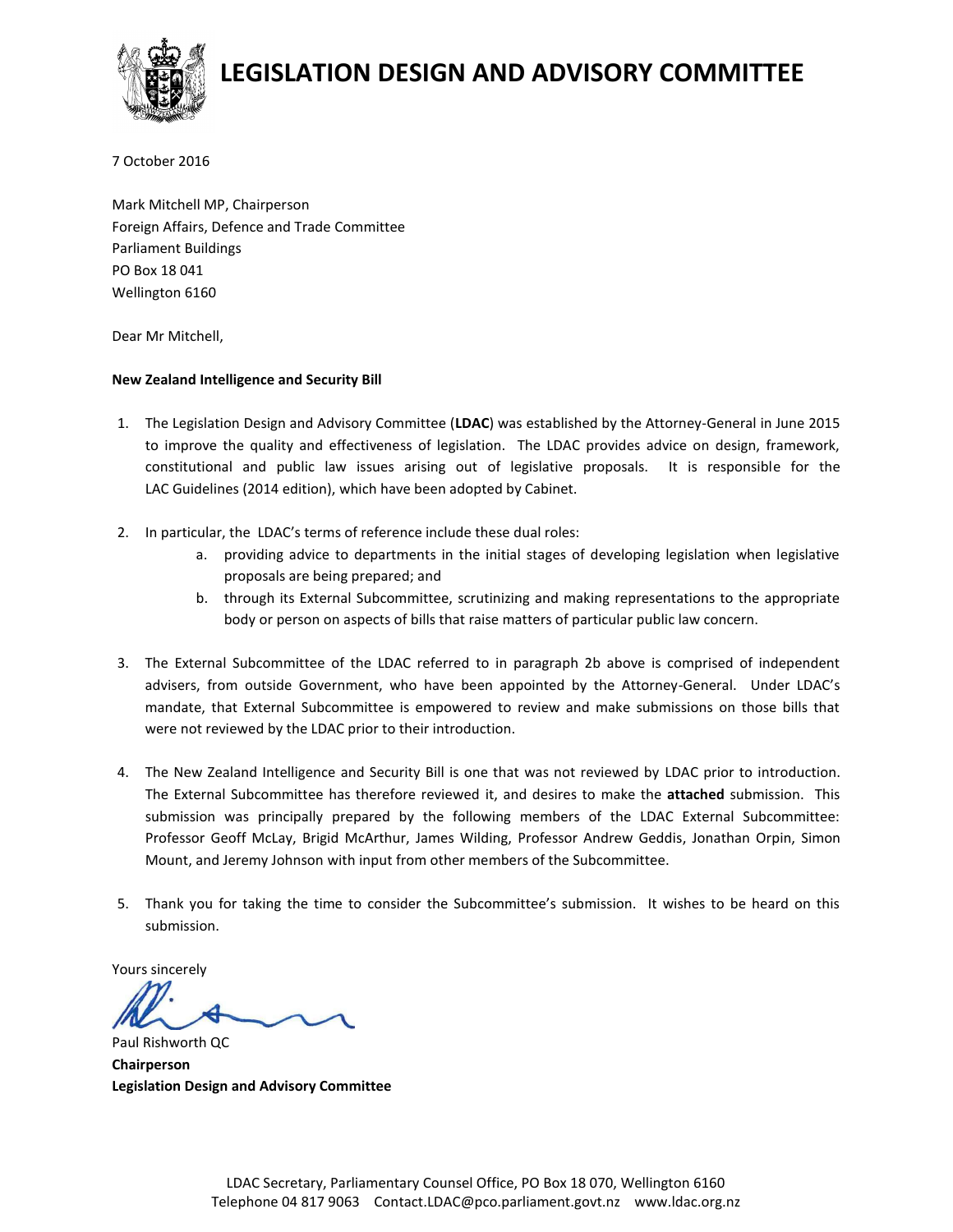

# **LEGISLATION DESIGN AND ADVISORY COMMITTEE**

7 October 2016

Mark Mitchell MP Foreign Affairs, Defence and Trade Committee Parliament Buildings PO Box 18 041 Wellington 6160

Dear Mr Mitchell,

# **New Zealand Intelligence and Security Bill**

# **1. Introduction**

- 1.1. The Legislation Design and Advisory External Subcommittee (the **Subcommittee**) has been given a mandate by Cabinet to review introduced Bills against the LAC Guidelines on Process and Content of Legislation (2014 edition) (the **Guidelines**). The Guidelines have been adopted by Cabinet as the government's key point of reference for assessing whether draft legislation is well designed and accords with fundamental legal and constitutional principles. Our focus is not on policy, but rather on legislative design and the consistency of a Bill with fundamental legal and constitutional principles.
- 1.2. The Subcommittee may only review and make submissions on Bills that did not have the benefit of a substantive LDAC review before introduction. The New Zealand Intelligence and Security Bill is one such Bill.
- 1.3. This submission focusses on aspects of the New Zealand Intelligence and Security Bill (the **Bill**) that appear to be inconsistent with the Guidelines or could be refined to increase the quality and transparency of the legislation. In particular, this submission focusses on ensuring:
	- (a) the relationship between the powers in the Bill and the law that would otherwise govern the activities of the intelligence and security agencies is clear; $^{\rm 1}$  and
	- (b) freedoms and protections for individuals are adequately provided for.<sup>2</sup>

 $\overline{a}$  $^{1}$  LAC Guidelines (2014 edition), Chapter 2 "How new legislation relates to the existing law"

<sup>2</sup> LAC Guidelines (2014 edition), Chapter 3 "Basic constitutional principles and values of New Zealand"; Chapter 5 "New Zealand Bill of Rights Act 1990"; Chapter 7 "Privacy and dealing with information about people"; Chapter 16 "Creating a new statutory power".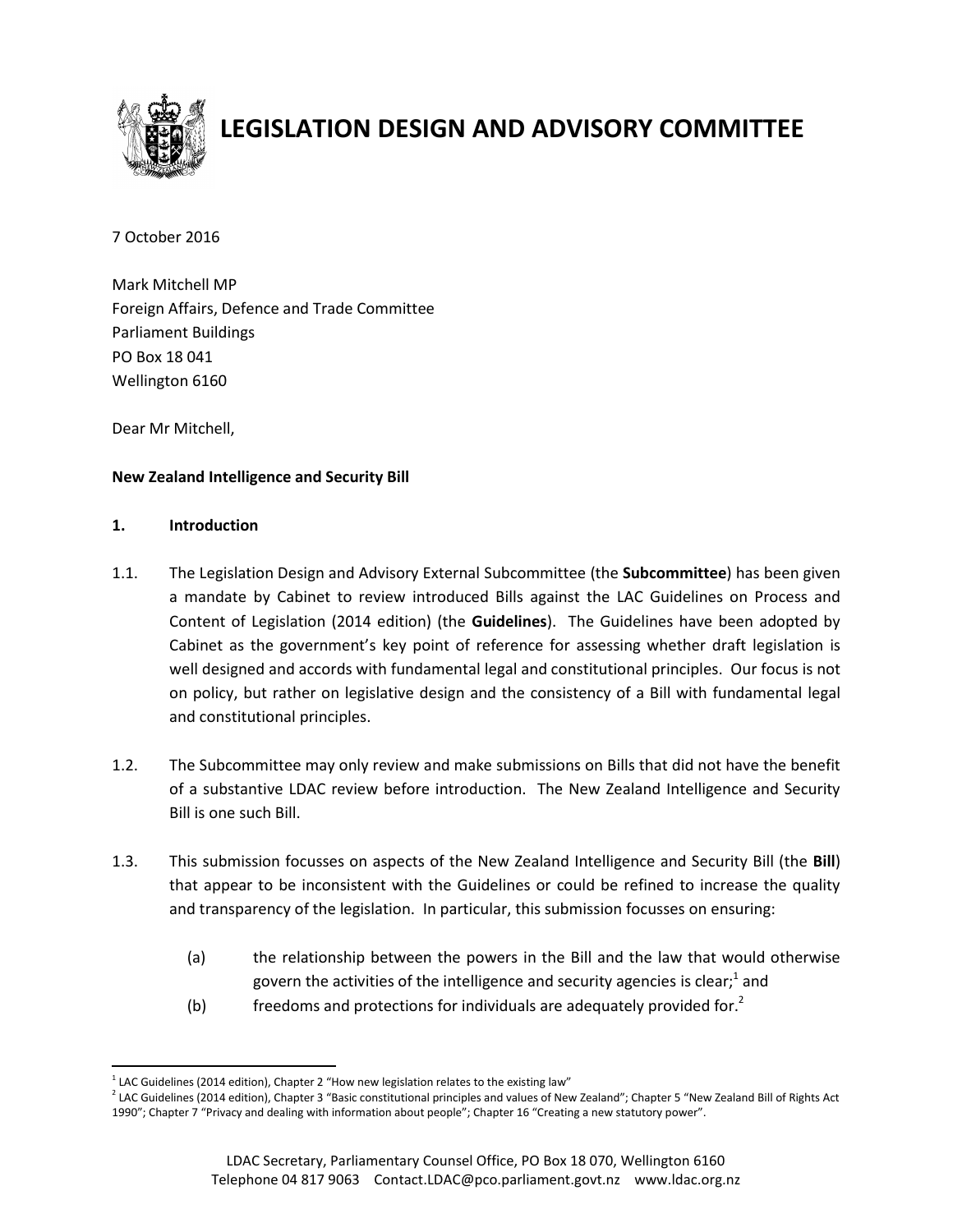- 1.4. We recognise the important competing interests that arise in the case of legislation directed at national security and international and domestic protection. Restrictions on rights and freedoms are sometimes inevitable. However, it is important to ensure that any restrictions are rationally justified and proportional. It is also important to ensure the adequacy of the oversight of powers conferred in this context. Those matters fall within Chapters 3 and 5 of the Guidelines and are important to the transparency and public confidence that the Bill seeks to promote.
- 1.5. We have endeavoured to make suggestions that will result in an accessible, transparent, and quality piece of legislation that strikes a better balance between protections for individuals and powers necessary for intelligence and security agencies to effectively and practically achieve their purposes.

#### **Part 1 – Preliminary provisions**

l

#### **2. Definition of National Security – clause 5**

- 2.1. The Bill includes the definition of national security proposed in the *First Independent Review of*  Intelligence and Security in New Zealand.<sup>3</sup> However, the regulatory impact statement indicates an alternative option is preferred – national security is not defined but operates as an initial threshold, with a list of the types of activities and threats in respect of which the agencies can target New Zealanders.<sup>4</sup> We understand from the Cabinet material that the intention is to consult on the definition proposed in the Review to keep it with the package of other Review recommendations. However, the preferred option which is not included in the Bill may prevail.
- 2.2. The Subcommittee considers national security should be defined in the legislation. It is fundamental to the accessibility, clarity, and legitimacy of the legislation that this key concept is clearly defined at the outset of the Bill. The Subcommittee suggests that in defining national security, an element of discretion could be left to the Attorney-General to mitigate some of DPMC's concerns about the workability of the proposed definition. Further, we suggest the concern around the definition interacting with other legislation can be addressed by expressly carving out the definition as limited to this Bill. $5$
- 2.3. In terms of process, the Subcommittee notes it is not clear from the material that clause 5 is not the preferred approach and an alternative option is simultaneously being considered. This

<sup>&</sup>lt;sup>3</sup> Hon Sir Michael Cullen KNZM, Dame Patsy Reddy DNZM *Intelligence and Security in a Free Society: Report of the First Independent Review of Intelligence and Security in New Zealand* (29 February 2016).

<sup>&</sup>lt;sup>4</sup> Regulatory Impact Statement: New Zealand Intelligence and Security Bill (5 April 2016) at [86]-[91].

 $^5$  The Guidelines relevantly provide: "Any conflict or interactions between new and existing legislation should be explicitly addressed in the new legislation … the new legislation should make clear which provision shall prevail or how it is intended that the two provisions should operate together." LAC Guidelines (2014 edition) at 2.2.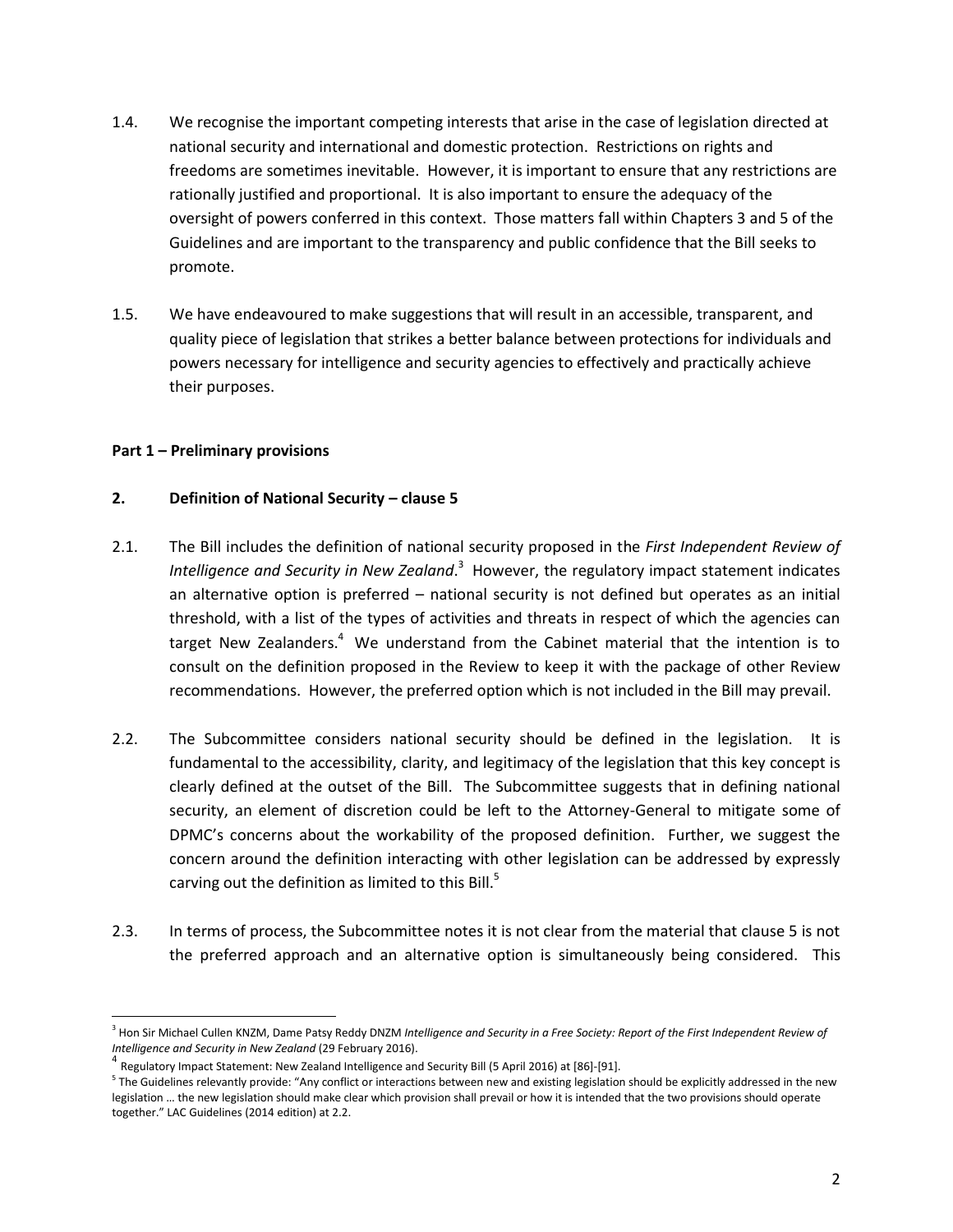should have been clear from the outset. We suggest the Committee should be aware of this ambiguity when it considers submissions from the public.

- 2.4. Finally, if the Committee retains the definition as proposed in clause 5, we suggest it should be integrated better with other provisions in the Bill. As it stands, clause 5(d) duplicates concepts of "economic security" and "international relations" which are covered in clause 11(b) and (c). Under clause 55 (Issue of Type 1 intelligence warrant), the distinction between clauses 11(b) and (c) from 11(a) materially impacts the circumstances in which a Type 1 warrant can be granted. Currently under clause 5, the concepts in 11(b) and (c) are included in the definition of national security, which creates ambiguity around the distinction between the concepts in clause 55.
- 2.5. We also note that the terms "international relations and well-being of New Zealand" and "the economic well-being of New Zealand" in clause 3 are broad and would benefit from a tighter definition.

# **3. Meaning of sensitive information – clause 6**

- 3.1. Clause 6 defines sensitive information as information of a certain kind that would be likely to prejudice the interests set out in subclause (1). Subclause (2) sets out the kinds of information that can be sensitive information, including information that might lead to the identification of, or provide details of, sources of information available to an intelligence and security agency, or other assistance or operational methods available to an intelligence and security agency.<sup>6</sup>
- 3.2. The definition of sensitive information determines what information can be provided to the Intelligence and Security Committee (clause 163) and disclosure restrictions on information provided to that Committee (clause 164). It is therefore important to ensure the definition of sensitive information does not unreasonably limit how individuals may deal with information and their rights to seek and receive information and to justice under the New Zealand Bill of Rights Act 1990 (NZBORA).<sup>7</sup> The Subcommittee suggests subclause (2)(a) would benefit from more specificity to prevent an overly broad interpretation.

# **Part 2 – Intelligence and Security Agencies**

# **4. Objectives of intelligence and security agencies – clause 11**

4.1. Clause 11 sets out the objectives of the intelligence and security agencies. The Subcommittee considers the reference to "principal objectives" in the provision is not transparent and creates

 $\overline{a}$ <sup>6</sup> Clause 6(2)(a).

 $^7$  New Zealand Bill of Rights Act 1990, ss 14 and 27. See also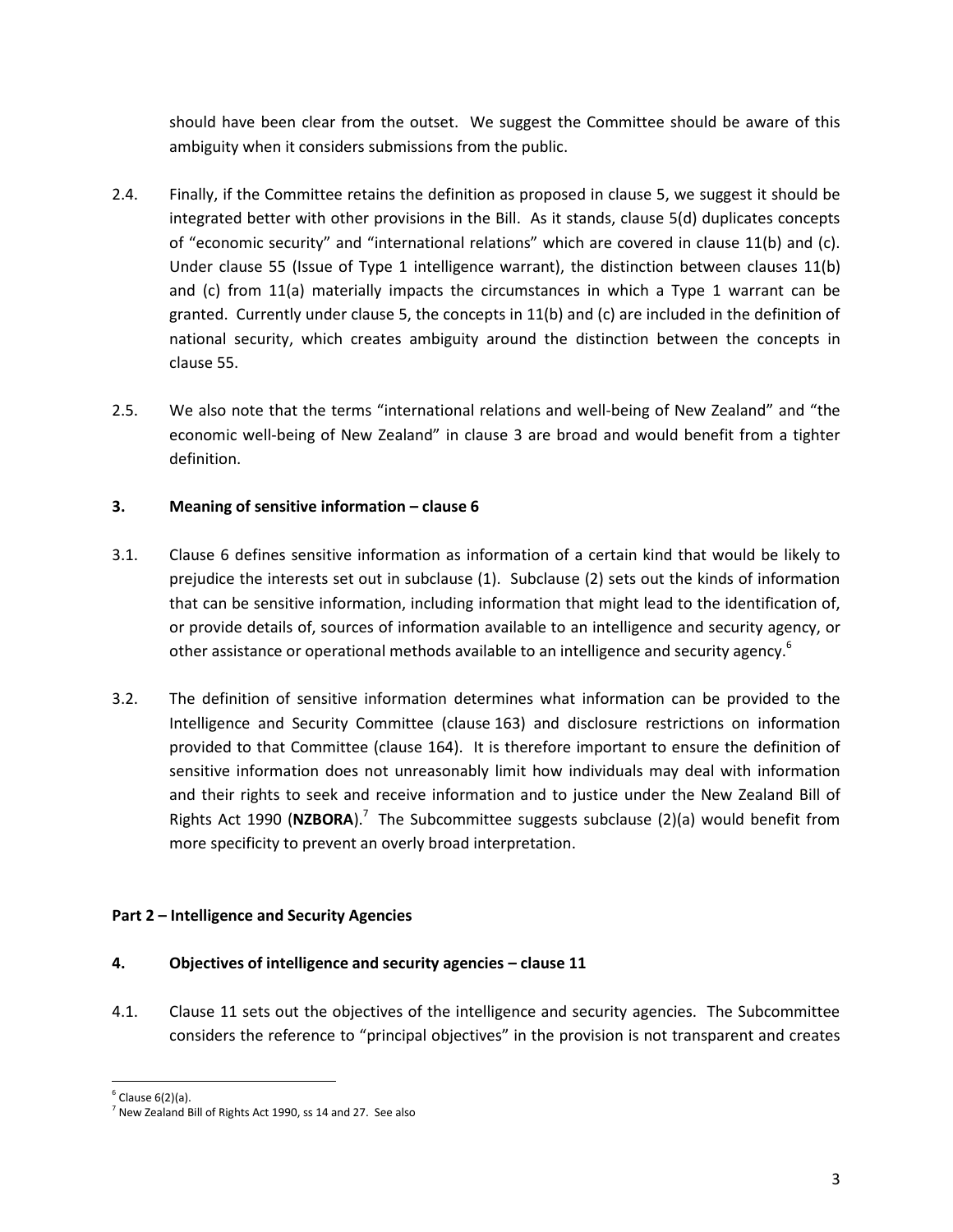ambiguity. This wording seems to imply there are other, secondary or non-principal objectives of the intelligence and security agencies that are not set out in legislation.

- 4.2. Transparency and creating public confidence are two key drivers of this legislation. The Explanatory Note to the Bill provides that the Review "emphasises the need to improve transparency and oversight arrangements to give the public greater confidence that the [intelligence and security] agencies are acting lawfully and appropriately. … a variety of provisions are included to increase transparency around the intelligence and security agencies' activities."<sup>8</sup>
- 4.3. We suggest if there are other relevant, secondary objectives of the agencies, that these are either set out in legislation in a separate clause, or the legislation should provide a transparent framework for how secondary objectives are established, where they are published, and any relevant thresholds to apply to the objectives. This will help to achieve the objective of transparent and confidence building legislation. Alternatively, if clause 11 is intended to be a list of exhaustive objectives, we suggest removing the word "principal".

# **5. Principles underpinning performance of functions – clause 12**

- 5.1. Clause 12 sets out the principles intelligence and security agencies must act in accordance with when carrying out their functions. It is unclear to the Subcommittee what the intention of subclause (2) is, which provides that the principles in subclause (1) do not impose particular duties or powers on an intelligence and security agency, or the Director-General or employees of those agencies. We submit the limitation in subsection (2) should be amended in so far as it purports that subclause (1) does not impose particular duties on intelligence and security agencies, their Director-Generals, or employees. In our view the statute would be strengthened without that limitation.
- 5.2. Subclause (2) appears to strip subclause (1) of any legislative character and renders it exhortatory. We are particularly concerned about the impact this has in relation to the obligation to observe New Zealand law and human rights obligations in subclause 12(1)(a). If the intention of subclause (2) is to provide immunity to the named agencies and persons, this should be expressly addressed and linked to other immunity provisions provided throughout the Bill.
- 5.3. The Subcommittee notes the Guidelines provide that "[l]egislation or provisions in legislation that have no legal effect and that are not intended to be enforced are a waste of Parliament's time, a needless expenditure of public funds, and bring the law into disrepute."<sup>9</sup> We suggest

 $\overline{a}$ <sup>8</sup> New Zealand Intelligence and Security Bill, Explanatory Note.

 $9$  LAC Guidelines (2014 edition) at p.4.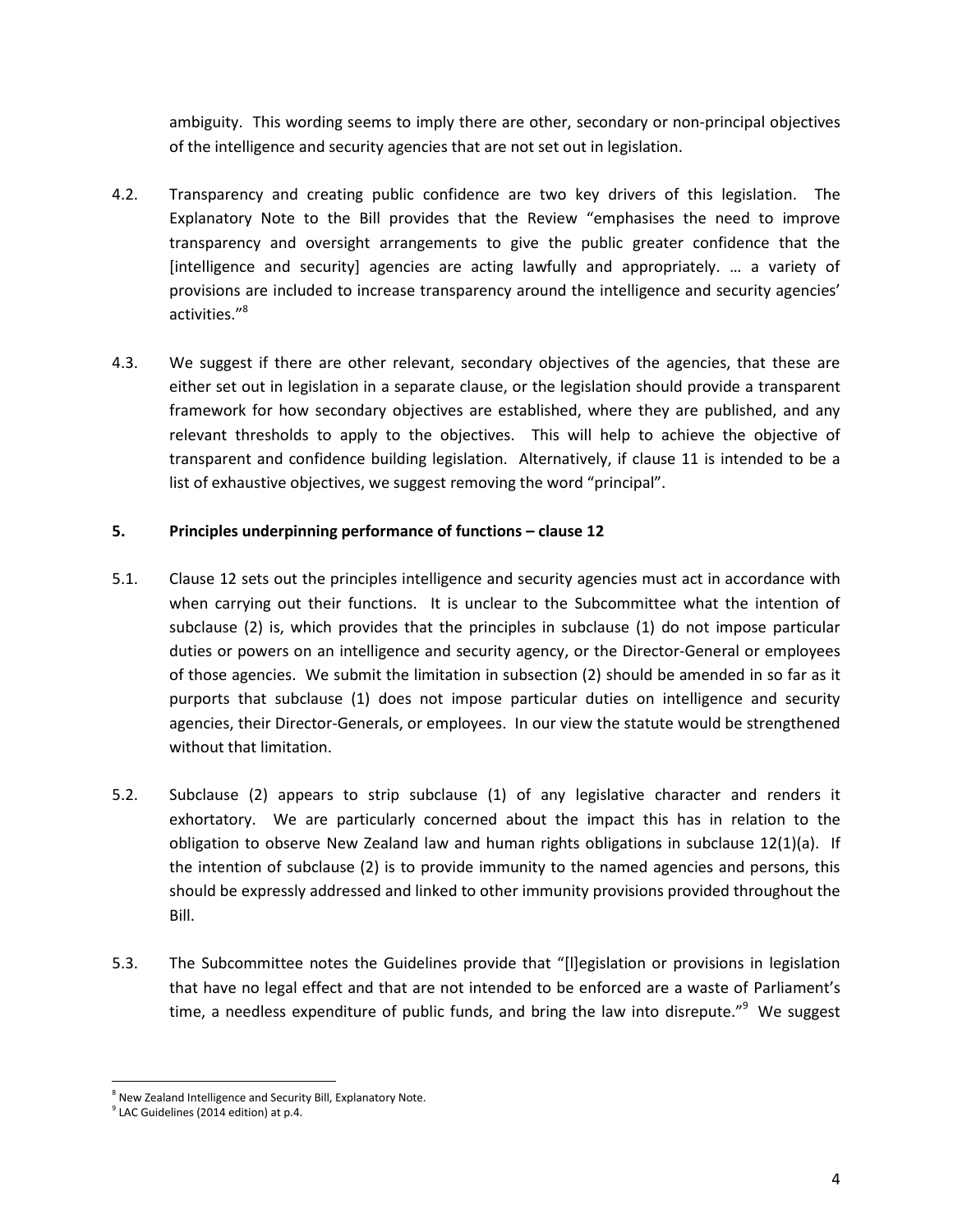the Committee should be mindful of provisions which are not truly legislative in nature (i.e. they cannot be enforced, there is no sanction, or they do not have any consequences).

- 5.4. The Subcommittee also queries why the principle to act independently and impartially in subclause (1)(b) is limited to operational functions. It seems to imply there is no duty to act impartially and independently in the course of the intelligence and security agencies' other functions.
- 5.5. The Subcommittee suggests clause 12 may be more appropriate as a general set of principles that apply across the entire Bill. This would add to the safeguards and protections in the Bill and ensure decision-makers, operational functions, and all other activities under the legislation are exercised consistently with one set of over-arching principles.

#### **6. Public authority not defined – clauses 13 – 15**

- 6.1. Clauses 13 15 provide it is a function of intelligence and security agencies to collect and analyse intelligence, provide protective security services, advice and assistance, and provide information assurance and cybersecurity activities. Intelligence and security agencies may carry out these functions to assist named persons or groups of persons, including "public authorities".
- 6.2. The Bill currently does not define "public authority". The Subcommittee suggests it would increase the transparency of the legislation and the powers of the intelligence and security agencies to assist and advise under these clauses if "public authority" was defined.

#### **7. Cooperation with other entities to facilitate their functions – clause 16**

- 7.1. Clause 16 provides it is a function of intelligence and security agencies to cooperate with each other, the New Zealand Police, and the New Zealand Defence Force. The agencies may also provide advice and assistance to those entities for the purpose of facilitating the performance or exercise of those entities' functions, duties or powers. The clause as drafted, and similar clauses throughout the Bill, raise our key concern that the Bill needs to make the relationship between current law, in this case the Search and Surveillance Act 2012, and the new powers in the Bill clear.
- 7.2. The effect of this provision is it allows intelligence and security agencies to exercise the powers of the Police or Defence Force in the course of assisting one of those entities, or to use their own power or capabilities that the Police or Defence Force may not have for the purposes of those agencies.
- 7.3. The Subcommittee recommends the intelligence and security agencies' ability to provide this kind of support, and in effect the extension of their powers to include those of the Police and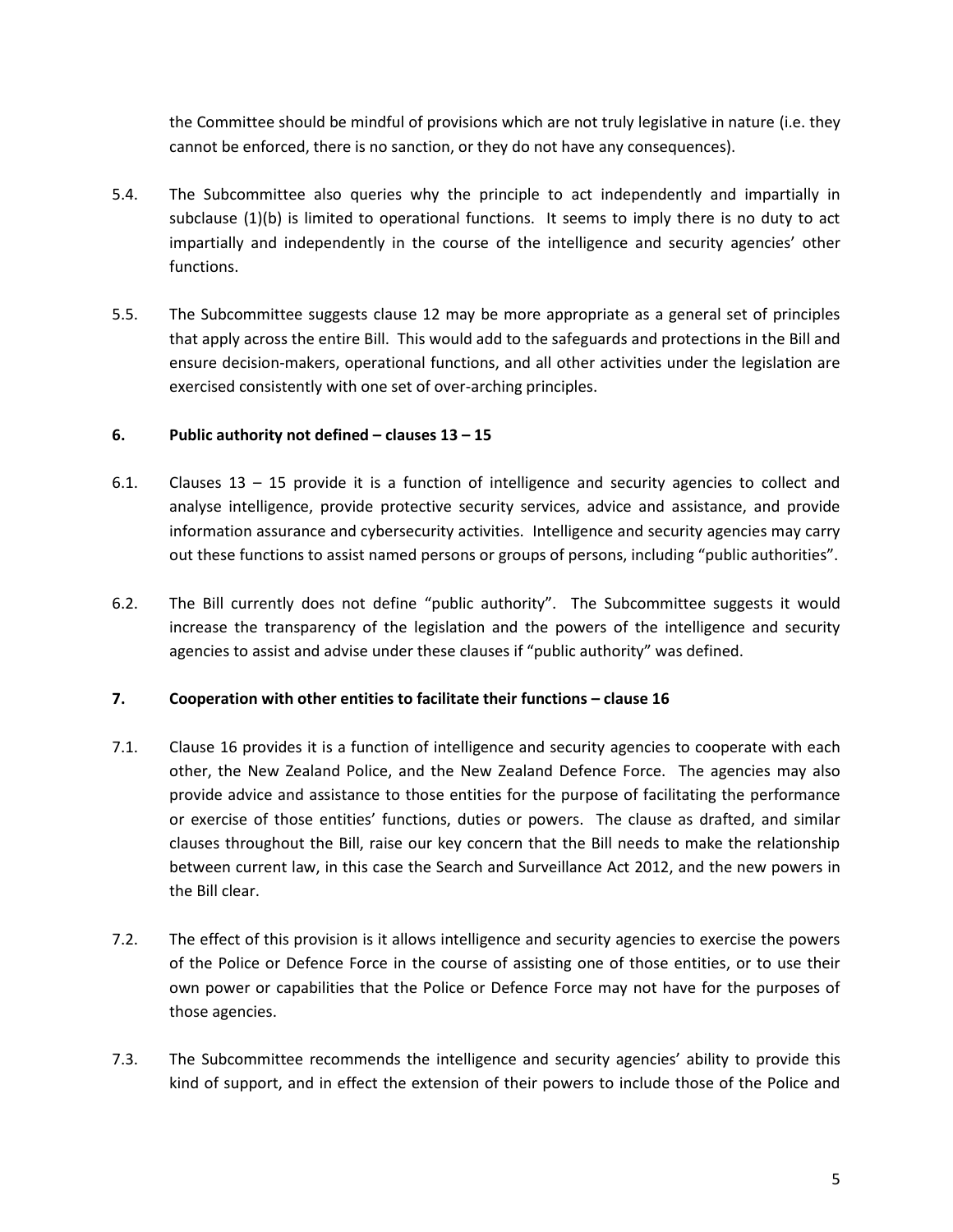Defence Force when providing assistance, should be more transparent and upfront in the legislation.

- 7.4. The Subcommittee also suggests the relationship between intelligence and security agencies and warrants issued to Police under the Search and Surveillance Act should be clarified. It is not clear from clause 16 whether an intelligence and security agency can act pursuant to a Police warrant obtained under the Search and Surveillance Act. We suggest if intelligence and security agencies will be able to act pursuant to a Police warrant, this should be transparent in the Police application for a warrant. For example, relevant legislation should include a requirement to include the intention to seek assistance from an intelligence and security agency in the particulars of a warrant application. This will ensure judges issuing warrants are fully informed of who will be acting under the warrant.
- 7.5. The Subcommittee also suggests the impact of providing assistance to Police should be integrated with disclosure provisions under the Criminal Disclosure Act 2008 and the Policing Act 2008. Those Acts respectively require Police to disclose personal information for purposes relating to international policing<sup>10</sup> and relevant information to the defence in criminal proceedings.<sup>11</sup> However, presumably information obtained by the Police as a result of assistance or advice from an intelligence and security agency could not be disclosed. This limitation should be clear on the face of the legislation.

# **8. Cooperation with other entities to respond to imminent threat – clause 17**

8.1. We note a similar point that we have made above in relation to clause 16. If the intention of this provision is to allow the intelligence and security agencies the ability to provide assistance over and above what is usually available to them under their regular powers, then the relationship to the provisions that would normally apply should be addressed.

# **9. Activities of intelligence and security agencies must be politically neutral – clause 21**

- 9.1. Clause 21 provides "[t]he Director-General of an intelligence and security agency must take all reasonable steps to ensure that the agency does not take any action for the purpose of furthering or harming the interests of any political party."
- 9.2. We note the term "political party" appears to be carried over from section 8D of the Government Communications Security Bureau Act 2003 and section 4AA of the New Zealand Security Intelligence Service Act 1969.

 $\overline{a}$  $^{10}$  Policing Act 2008, ss 95A – 95F.

<sup>&</sup>lt;sup>11</sup> Criminal Disclosure Act 2008.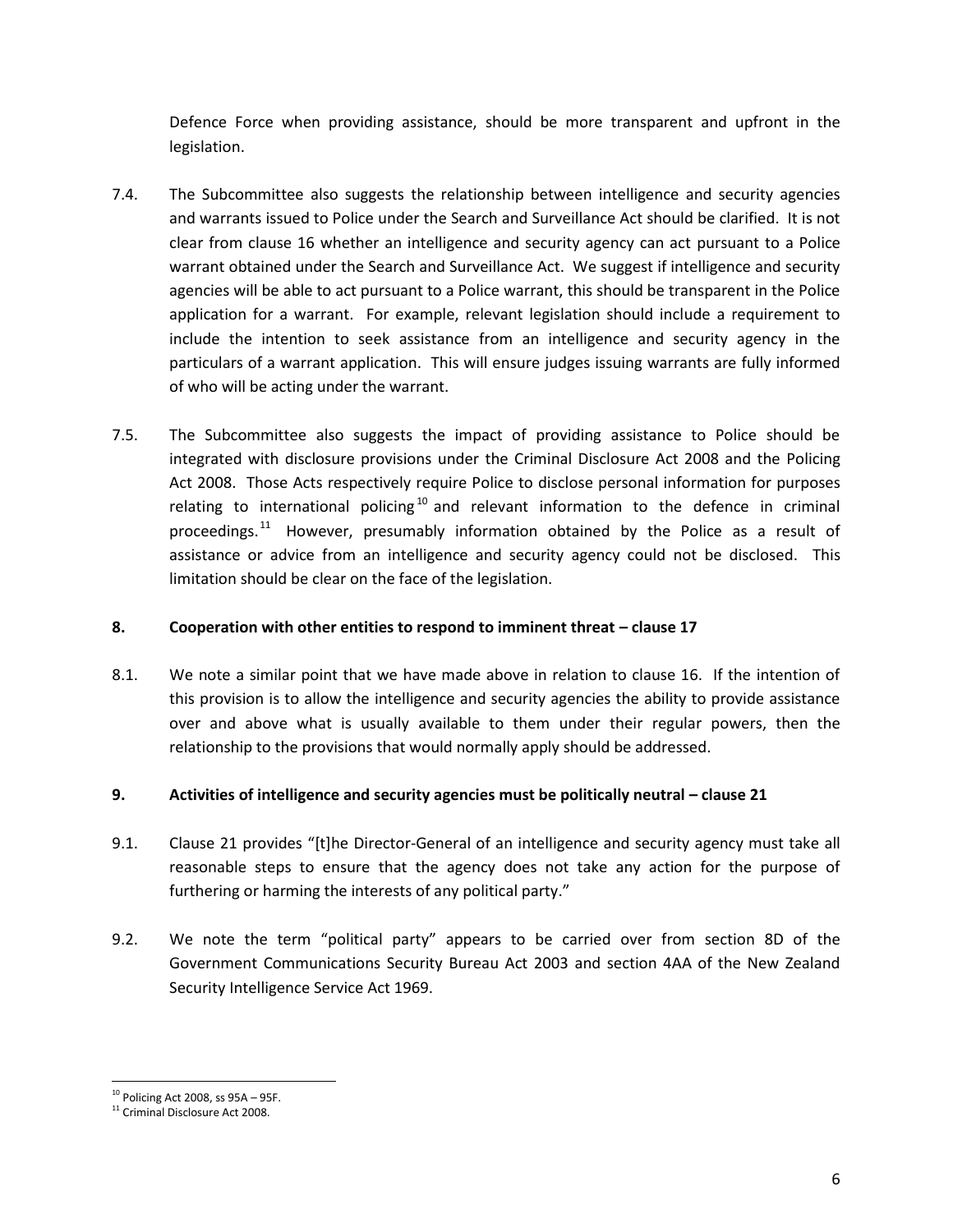- 9.3. The Subcommittee suggests this terminology should be updated to capture a modern concept of "politics". Referring to "political party" is an odd way of expressing political neutrality and seems to narrow its scope. For example, it is possible for a person or group of people to be political and hold political interests and views without being aligned with any particular political party. They may denounce politics altogether, view themselves as apolitical, or as expressly non-political. We consider it is important that the agencies' neutrality extends to those persons and groups too.
- 9.4. We therefore suggest clause 21 is amended to read (words to be inserted underlined): "The Director-General of an intelligence and security agency must take all reasonable steps to ensure that the agency is politically neutral and in particular does not take any action for the purpose of furthering or harming the interests of any political party, candidate, or cause".

#### **10. Limitation on collecting intelligence within New Zealand - clause 22**

10.1. Clause 22 protects the rights of individuals engaged in lawful advocacy, protest, or dissent in respect of any matter. We suggest the Committee should consider whether it might be better to use the term "freedom of expression" instead of referring specifically to "lawful advocacy, protest, or dissent" as it is broader and perhaps generally better understood.

#### **Part 3 – Covert activities of intelligence and security agencies**

#### **11. Purpose of subpart – clause 24**

- 11.1. Clause 24 provides that the purpose of subpart 1 (assumed identities) is to enable an employee of an intelligence and security agency to acquire, use, and maintain an assumed identity for the purposes of facilitating the ability of that intelligence and security agency to carry out its activities while maintaining the secrecy of those activities, and/or to protect the identity of the employee.
- 11.2. That purpose provision does not include a threshold requiring that assumed identity activities are necessary, which is the threshold in clause 26(2). Such an important threshold ought to be in the purpose provision, so as to inform all subsequent clauses. Its placement at the level of the purpose would better reflect that the power to acquire an assumed identity is significant and intrusive. The Guidelines provide that legislation should not create a power that is wider than is necessary to achieve the policy objective and the purpose of the legislation.<sup>12</sup> This provision is an example of a number of clauses throughout the Bill which could be improved by strengthening the relationship with the purpose of the subpart or the Act more generally.

l  $12$  LAC Guidelines (2014 edition) at 16.3.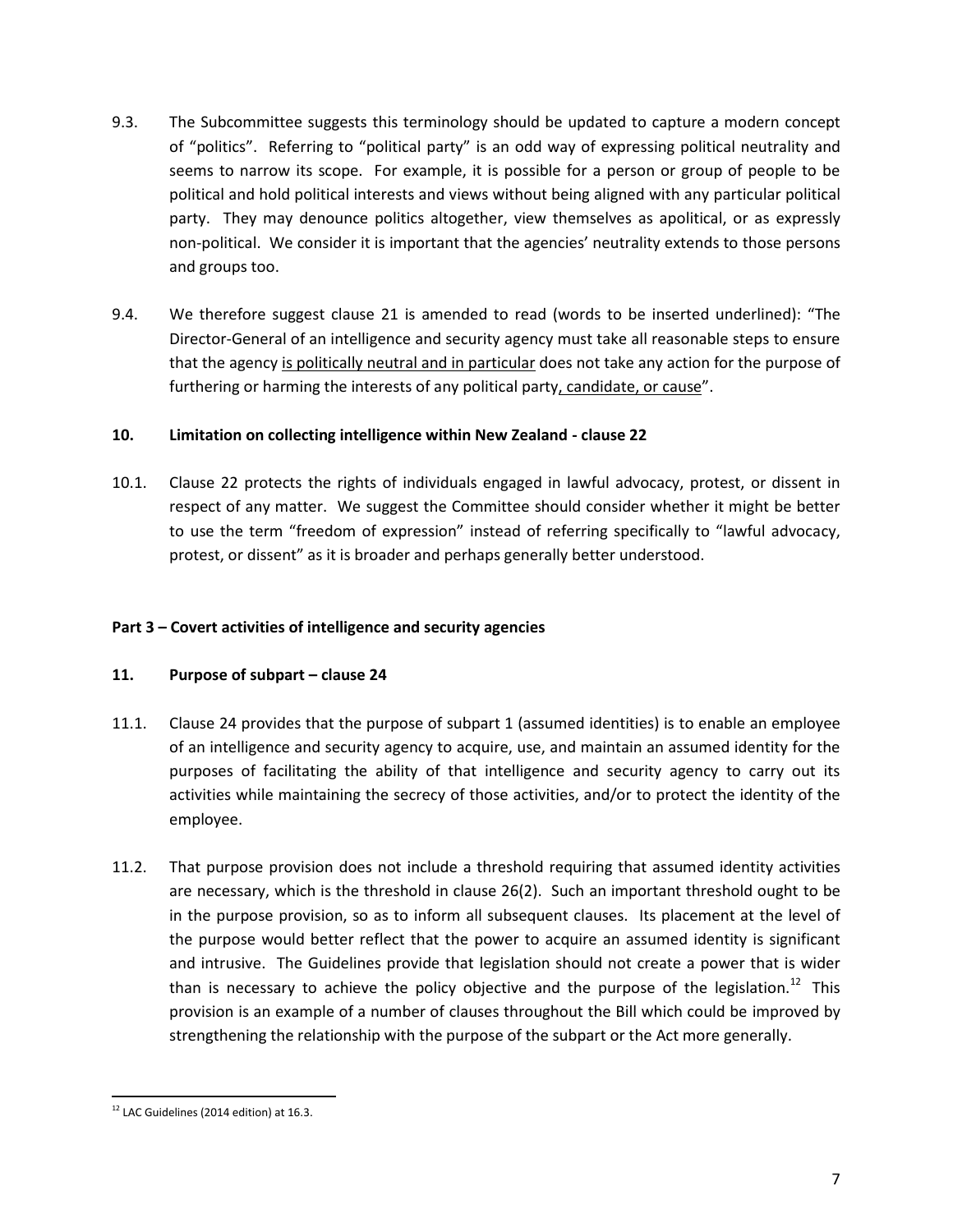11.3. A similar purpose provision is set out in subpart 2, clause 35 in relation to corporate identities. We suggest the threshold of necessity is also included there.

#### **12. Definition of employee – clause 25**

- 12.1. Clause 25 sets out the definitions relating to subpart 1. "Employee" is defined as:
	- (a) any person who is, or will be, an employee of an intelligence and security agency; and
	- (b) any person who is approved by the Director-General of an intelligence and security to undertake activities for that agency [emphasis added]
- 12.2. The justification for extension to those who "will be" employees of intelligence agencies is unclear. The definition of employee results in an intrusive power to use assumed identities and immunity against certain criminal and civil liabilities. Absent clear justification, they ought to be available only to actual employees, who presumably have undergone rigorous employee checks and training and are subject to corresponding oversight.
- 12.3. This reflects Chapter 16 of the Guidelines which emphasises the importance of identifying who holds statutory powers and ensuring that the person holds the appropriate level of authority, expertise, and accountability.<sup>13</sup> It is not clear how those "will be" employees meet that standard.
- 12.4. If the intention is circumscribed, for example to allow the authorisation process under clause 26(2) to begin while an employment candidate receives final security clearance, this should be made express. Additionally, a provision could be included providing that the Director-General must revoke the authorisation if a person who will be an employee for whatever reason does not become an employee within a certain period.

#### **13. Assistance to acquire, use, and maintain assumed identity – clauses 29**

- 13.1. Clauses 28 and 29 enable an agency to be asked to provide assistance with an assumed identity and to provide that assistance. "Agency" is broadly defined in this subpart to include private sector agencies as well as Ministers, government agencies, and statutory officers.<sup>14</sup>
- 13.2. Clause 29 requires that agencies must be satisfied of a number of criteria before approving a request for assistance from an intelligence and security agency – that the request is appropriate having regard to the purposes of the subpart and every ministerial policy statement to the extent it is known to the agency. This is onerous and likely beyond the capacity of some private sector agencies.

 $\overline{a}$  $^{13}$  LAC Guidelines (2014 edition) at 16.2.

 $14$  Clause 25.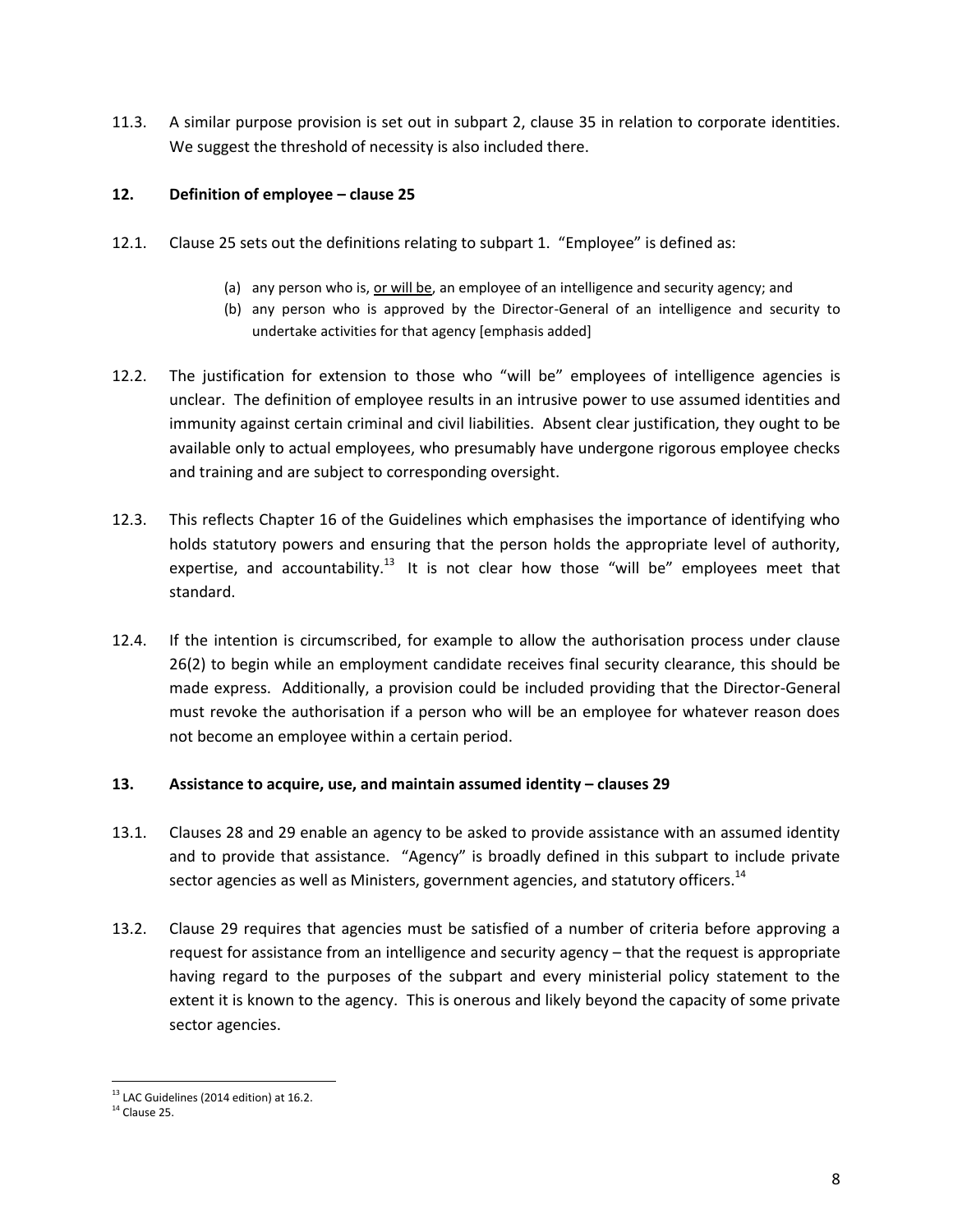13.3. If that requirement remains then it ought to be coupled with an obligation to assist the agency, for example by requiring requests under clause 28 to provide relevant ministerial policy statements and other material for agencies to consider when granting requests in clause 29, and access to independent legal advice. The latter is important given the obligations that flow from an agency agreeing to assist with an assumed identity.

#### **14. Cancelling evidence of assumed identities – clause 30**

- 14.1. Clause 30 enables the Director-General to direct the cancellation of evidence of an assumed agency. This does not accord with the rights and record keeping obligations of private agencies or governmental obligations under various legislation. Examples include the Official Information Act 1982, Privacy Act 1993, Public Records Act 2005, Local Government Official Information and Meetings Act 1987 and tax legislation. The issue of destruction of evidence relevant to proceedings does not appear to have been grappled with.
- 14.2. We do not consider that the immunity in clause 33 addresses this, because that responds to a different issue. Immunity does not respond to the important reasons underlying the abovementioned legislation as to why it is important that records be kept.
- 14.3. We accept it appears to be the policy of the Bill to cancel evidence in this way, however, we draw the Committee's attention to the fact there is no threshold for cancellation of evidence. If there is ever justification, then a high threshold would be required. It is an example of why it may be useful for the threshold of necessity to feature in the purpose provision.
- 14.4. While there will often be justification for limiting access to material evidencing an assumed identity, its cancellation is unjustified in a free and democratic society. If it is to occur, safeguards are appropriate.

#### 15. **Restrictions on access to information about process for obtaining assistance, etc – clause 32**

- 15.1. Clause 32 prevents access to information relating to a request for assistance or direction given pursuant to a request for assistance where it would compromise the secrecy of the assumed identity.
- 15.2. The Subcommittee is concerned about how this restriction interacts with agencies' ability to seek legal advice in relation to providing requested assistance to an intelligence and security agency. Legal professional privilege is important and should generally be respected in legislation.<sup>15</sup> The essence of the solicitor-client relationship is the ability for a client to impart information in a free and frank way with an assurance of absolute confidence. If a client is

 $\overline{a}$ <sup>15</sup> For example, The Guidelines relevantly provide that legal professional privilege should be respected in relation to search powers. LAC Guidelines (2014 edition) at 18.1.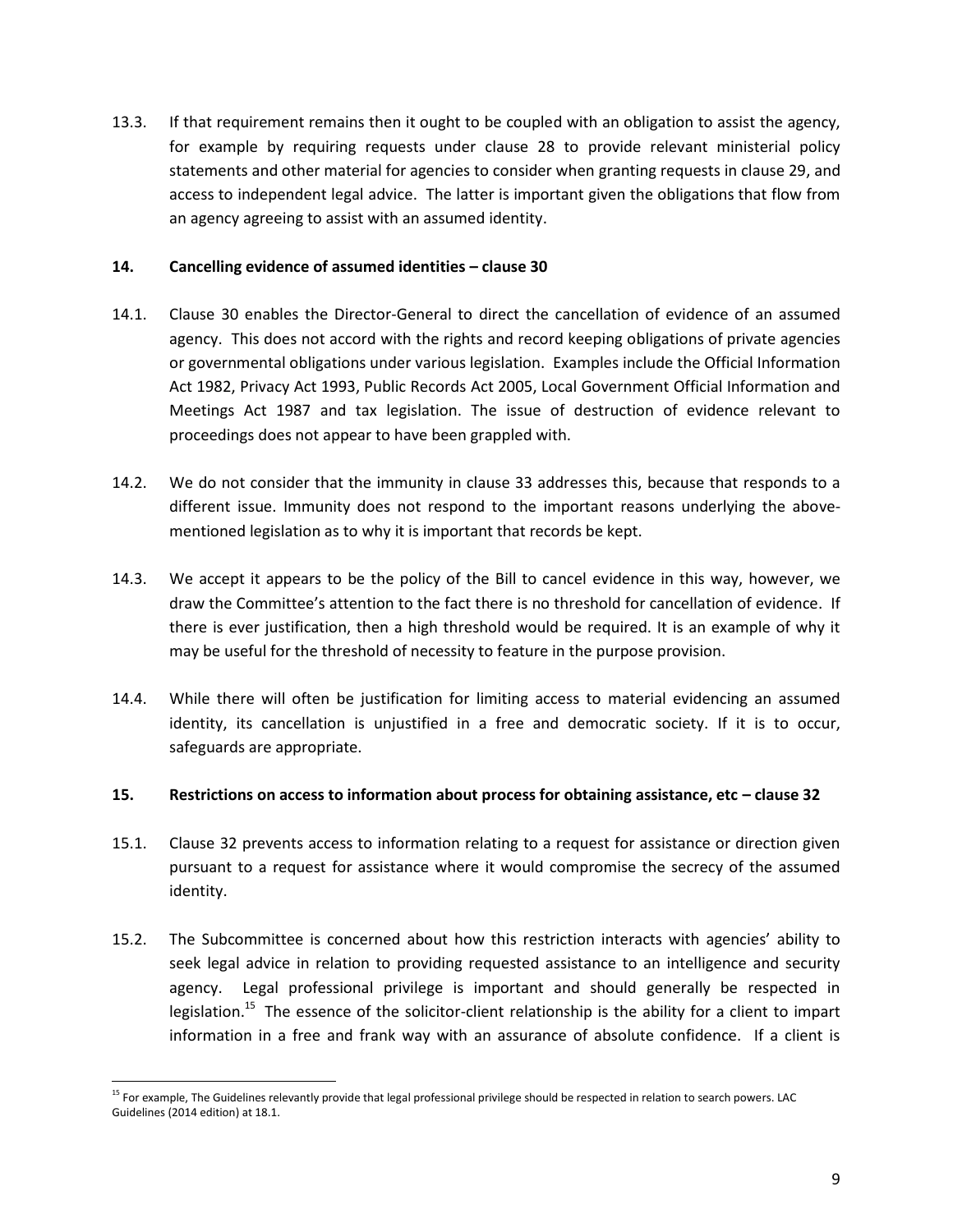unable to do this because of statutory obligations not to disclose certain information, it has the potential to significantly impact a client. The Subcommittee suggests legal professional privilege should not be interfered with or unduly restricted by provisions restricting disclosure of information.

- 15.3. Further, it seems particularly important for an agency to disclose relevant information to its legal advisers where the agency is subject to a specific statutory obligation and decision-making threshold in clause 29. Allowing legal advice to be obtained in relation to these matters will help ensure agencies have discharged their obligations and make good decisions under clause 29. The legislation should make it clear that this provision does not affect the ability to seek legal advice.
- 15.4. A limited express provision might also be made in respect of certain other categories of advisors for whom privilege might apply under the Evidence Act 2006.
- 15.5. This point is also applicable to subpart 2, clause 42 in relation to maintaining assumed corporate identities.

#### **16. Immunity of authorised persons – clause 34**

l

- 16.1. Clause 34(2)(a) relevantly provides that an authorised person (being an employee of an intelligence and security agency authorised to acquire an assumed identity) is not civilly or criminally liable where the person acts in good faith with reasonable care, nor is the person liable for breach of contract where the breach is a necessary consequence of using or maintaining an assumed identity.
- 16.2. The Subcommittee understands the rational for providing a limited immunity to authorised persons. However:
	- (a) civil immunity for the authorised person and (by implication sometimes) the agency would mean innocent persons may suffer loss, despite statutory and common law concepts that impose liability, for example in contract, tort and equity. <sup>16</sup> Discretionary compensation is inadequate;
	- (b) the criminal immunity is too broad. A more tailored immunity provision is appropriate.
- 16.3. The same submission is applicable to subpart 2, clause 45 in relation to maintaining assumed corporate identities.

<sup>&</sup>lt;sup>16</sup> LAC Guidelines (2014 edition) at 2.4-2.5: "New legislation should as far as practicable be consistent with fundamental common law principles. … New legislation can alter, work in parallel with, or entirely override the common law. However the new legislation must clearly identify whether or not it is doing so. If the legislation is not intended to affect the common law, then this should also be explicitly set out in the new legislation."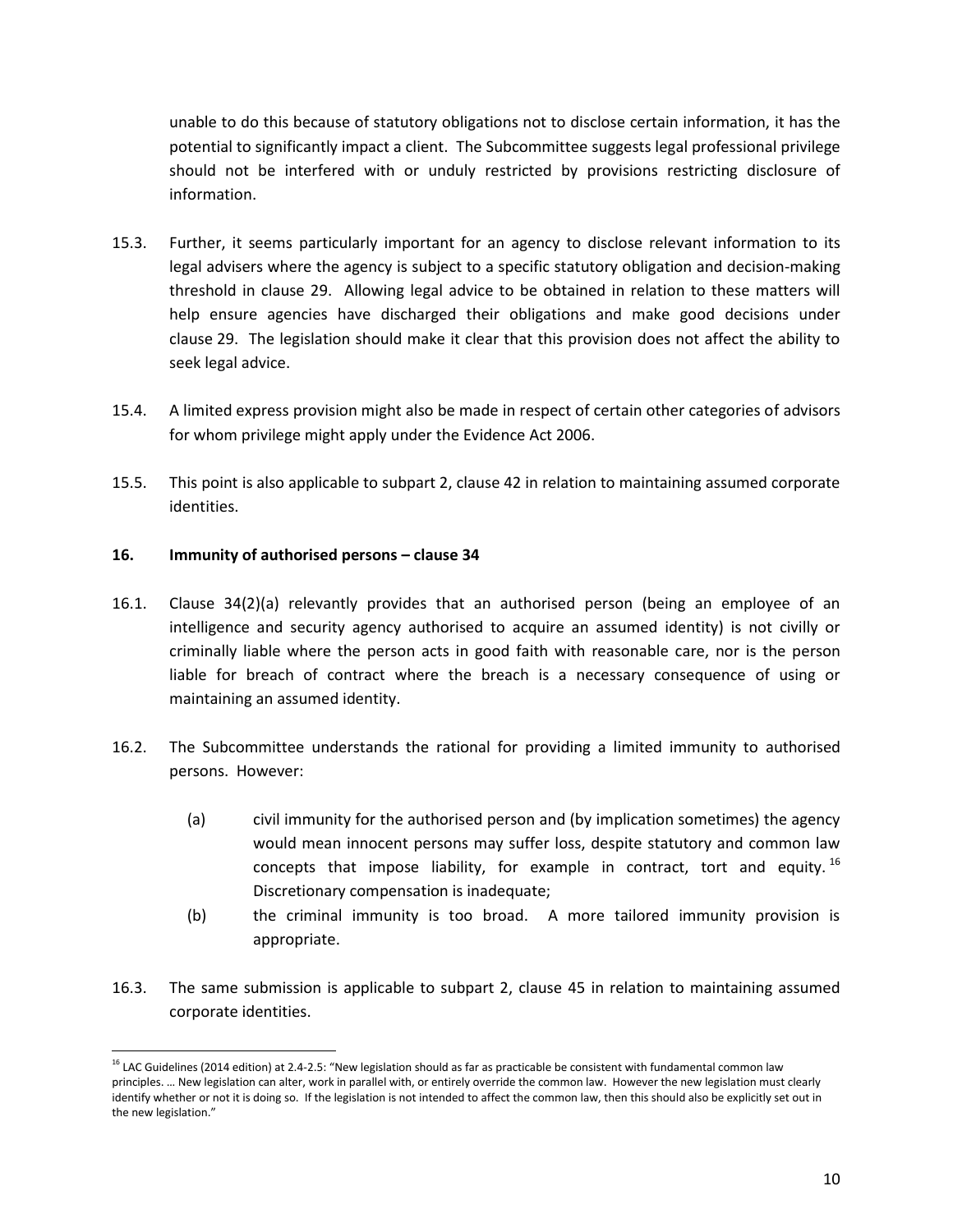#### **17. The Inspector-General should oversee Part 3 assumed identity functions**

- 17.1. As it stands, authorisations to acquire assumed identities and activities pursuant to those authorisations are not expressly subject to the regular oversight of the Inspector-General of Intelligence and Security.<sup>17</sup> The Subcommittee considers the significance of these provisions requires the regular, say annual, independent safeguard of oversight by the Inspector-General.
- 17.2. The Guidelines relevantly provide that new statutory powers should include appropriate safeguards, having regard to the full range of people who are affected.<sup>18</sup> Further they provide "[w]hat is considered to be an adequate level of protection will increase as the interference with the rights of individuals increases."<sup>19</sup> Generally, decisions that affect a person's rights or interests should be reviewable in some way.<sup>20</sup>
- 17.3. In light of the potential interference with individual rights and the extent of powers under Part 3, it seems appropriate to include a regular independent review by the Inspector-General to ensure rights are protected and powers are exercised in accordance with law.

# **Part 4 - Authorisations**

# **18. Effect of ethnic or national origins - warrants**

- 18.1. The authorisation regime provided in Part 4 of the Bill is based on a distinction between New Zealand citizens and permanent residents on the one hand, and people who are not New Zealand citizens or permanent residents on the other. Specifically, the Bill provides that a Type 1 warrant applies to New Zealand citizens and permanent residents<sup>21</sup> and Type 2 warrants apply to people who are not New Zealand citizens or permanent residents.<sup>22</sup>
- 18.2. The effect of this distinction is that Type 1 warrants are subject to the further safeguard of being authorised by a Commissioner of Intelligence Warrants in addition to the Attorney-General. Further, a higher threshold must exist before a Type 1 warrant can be issued for objectives relating to international relations and the economic well-being of New Zealand<sup>23</sup>. There are no similar thresholds for these matters under Type 2 warrants.<sup>24</sup>

 $\overline{\phantom{a}}$ 

 $17$  See clause 121. Compare clauses 16 and 17.

<sup>&</sup>lt;sup>18</sup> LAC Guidelines (2014 edition) at 16.6.

 $19$  Ibid.

 $20$  Ibid.

 $21$  Clause 51.

 $22$  Clause 52.

 $23$  Clause 55(2)(b).

 $24$  Clause 56.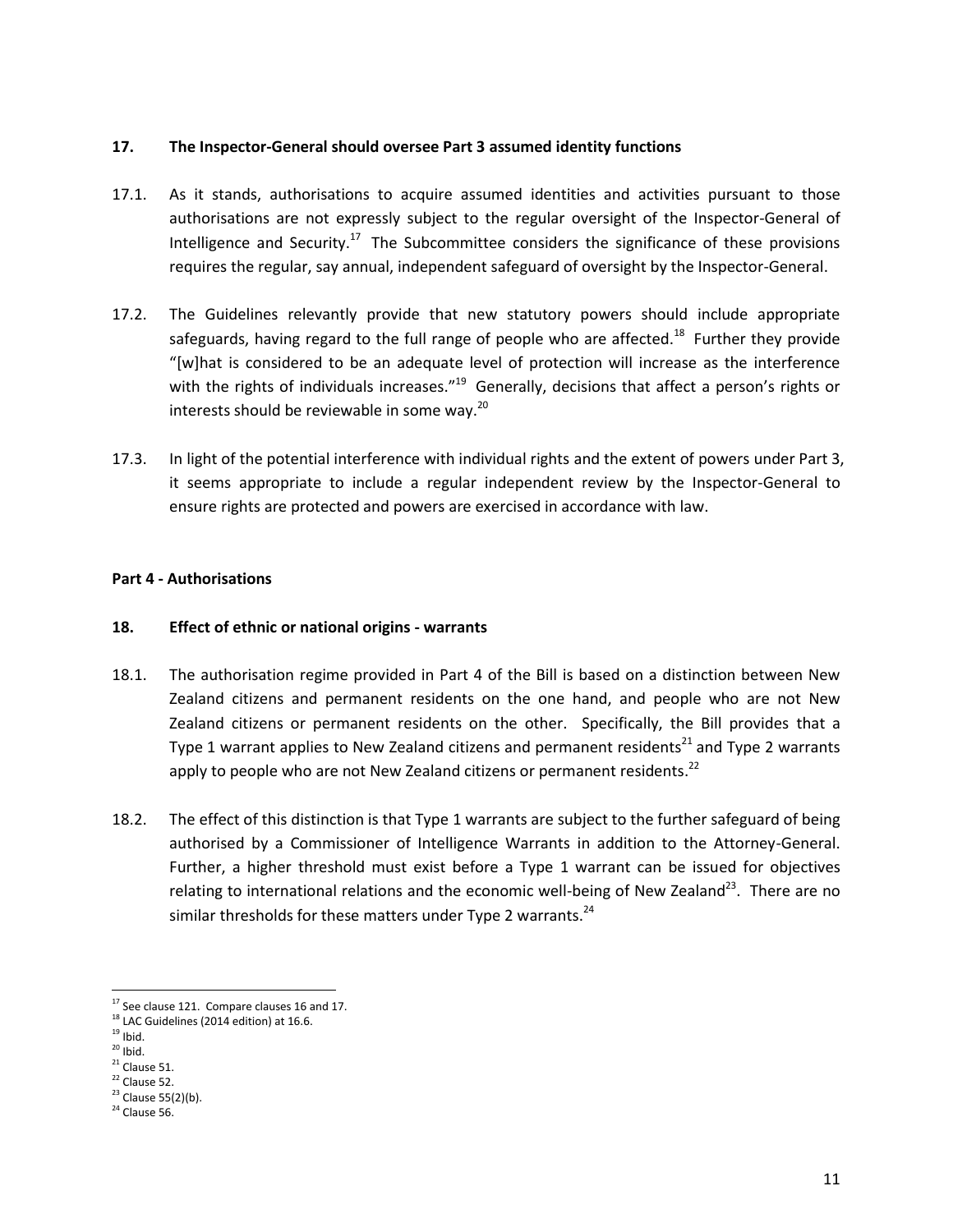- 18.3. Section 19 of NZBORA provides that everyone has the right to freedom from discrimination on the grounds set out in the Human Rights Act 1993.<sup>25</sup> National origin is a prohibited ground in section 21 of the Human Rights Act. We note the Ministry of Justice's advice on the Bill's consistency with NZBORA does not deal with this issue.
- 18.4. We suggest the Committee should be satisfied that the distinction on grounds of national origin in the Bill is a justified limitation under NZBORA and no greater than is necessary to achieve the policy objective.<sup>26</sup> The Committee may wish to do this by seeking advice on the matter from the Ministry of Justice or Crown Law.
- 18.5. The distinction between New Zealanders and non-New Zealanders of course had much wider consequences under the previous legislation. Now the distinction has much more narrow effects, we wonder if the distinction could be removed for those on long-term work or study visas, and who arguably might be deserving of the same protections as New Zealanders.
- 18.6. From a design perspective, the Subcommittee also notes the distinction creates a significantly more complex authorisation regime. It is important to ensure that the complexity of legislation reflects the policy objective. If the distinction is not justifiable at the policy level, it renders the authorisation regime unnecessarily complex.

#### **19. Authorisation required to carry out unlawful activity – clause 49(2)**

- 19.1. Clause 49(2) provides that an intelligence and security agency may lawfully carry out an authorised activity despite anything to the contrary in any other Act. The Subcommittee understands this provision is not intended to override NZBORA, and suggests this should be expressly addressed.
- 19.2. The Guidelines relevantly provide that legislation should be consistent with NZBORA and should be express where legislation intends to override fundamental rights. While we assume the intention here is not to override NZBORA, we consider the nature of the Bill and the impact on individuals means the Bill would benefit from expressly addressing how NZBORA applies. This will increase the transparency and legitimacy of the law in the eyes of individuals whom it affects and has the potential to affect.
- 19.3. The Subcommittee suggests that the express application of NZBORA could be appropriately included in the decision-making criteria for authorising warrants under clauses 55 and 56.

l

 $^{25}$  The Guidelines provide that rights in NZBORA should not be limited, or should be subject only to such reasonable limits as can be justified in a free and democratic society. Further, the Guidelines provide that legislation should not discriminate on one of the prohibited grounds set out in section 21 of the Human Rights Act 1993. LAC Guidelines (2014 edition) at 5.1 and 6.1.

 $26$  LAC Guidelines (2014 edition) at 6.2.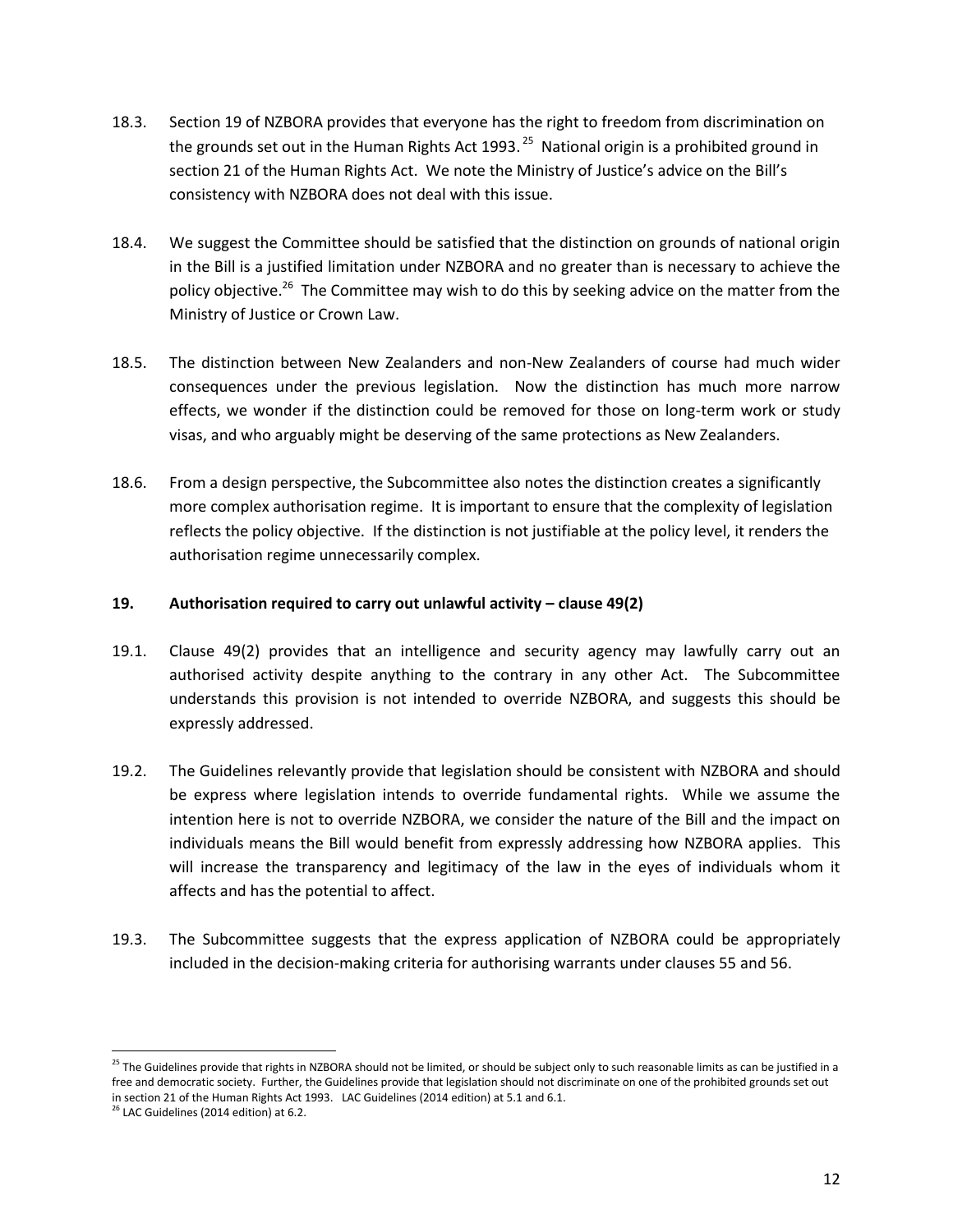#### **20. Additional criteria for issue of intelligence warrant – cl 57**

- 20.1. Clause 57 sets out the additional criteria the Attorney-General and the Commissioner of Intelligence Warrants, in the case of Type 1 warrants, or the Attorney-General, in the case of Type 2 warrants, must consider before issuing a warrant under clauses 55 or 56. Subclause (a) provides that the carrying out of the lawful activity must be necessary for one of the purposes set out, including to test, maintain, or develop capabilities, or to train employees.
- 20.2. The Subcommittee does not consider it is appropriate to allow warrants to be issued for the primary purpose of testing or training intelligence and security agencies. The Subcommittee acknowledges the need to ensure intelligence and security agencies and their employees have appropriate opportunities to test capabilities and train employees. However, some of the powers available under warrants are significant and intrusive and should not be available solely for training and testing purposes.
- 20.3. We suggest that authorised activities should only be undertaken for training and testing purposes where it is proportionate to the activity undertaken. For example, it would not be proportionate to allow an intelligence and security agency to enter and search an individual's home and seize property purely for training and testing purposes. More intrusive activities could be undertaken for training and testing purposes incidentally where the authorised activity is necessary to perform any function of the intelligence and security agency (clause  $57(1)(a)(i)$ ).

# **21. Authorised activities (human intelligence activity) – cl 63(1)(g)**

- 21.1. Clause 63 sets out the list of activities intelligence warrants may authorise. Subclause  $(1)(g)$ provides that any human intelligence activity can be authorised and undertaken for the purpose of collecting intelligence, except where that activity involves the use or threat of violence against a person or perverts, or attempts to pervert, the course of justice.
- 21.2. The Subcommittee queries the scope of human intelligence activities and notes the provision currently reads as if no other limits except those expressed are placed on human intelligence activities. Appropriate safeguards are fundamental to ensuring powers are framed and exercised lawfully and in accordance with the purpose and policy objectives of the legislation. The Guidelines relevantly provide "it is good practice to explicitly identify the specific protections that apply so as to avoid uncertainty." $^{27}$
- 21.3. The Subcommittee suggests this clause should expressly state the other safeguards (limits) that apply to human intelligence activity. In particular, we suggest human intelligence activities should not extend to offences under Part 6 of the Crimes Act (Crimes affecting the administration of law and justice).

l  $27$  LAC Guidelines (2014 edition) at 16.6.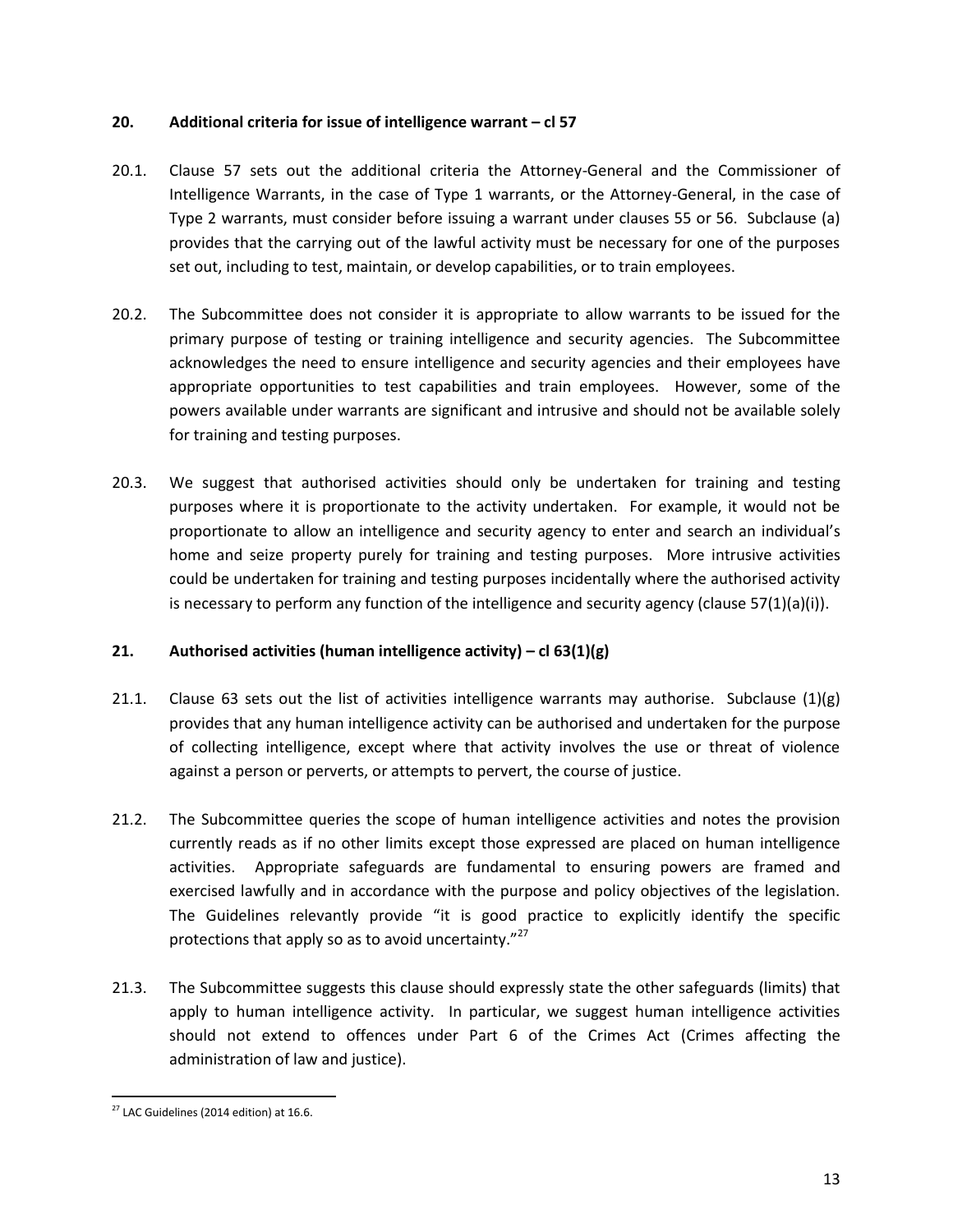# **22. Powers of New Zealand Security Intelligence Service acting under intelligence warrant – clause 65(1)(a)(iii)**

22.1. Clause 65 sets out the powers the New Zealand Security Intelligence Service can exercise to give effect to an intelligence warrant. Subclause (1)(a)(iiI) provides the Security Intelligence Service or its employee can enter any place, vehicle, or other thing where a person identified in the intelligence warrant is, or is likely to be, at any time. The Subcommittee wonders whether this power is intended to include places that the person identified in the intelligence warrant has been. As it currently stands, the power seems to only allow entry in present or future circumstances, but does not capture places the person has been in the past. In the interests of clarity, we suggest this should be clearly provided in the provision, if it is the intended use of the power.

#### **23. Privileged communications – clause 67**

- 23.1. Clause 67 provides that certain kinds of privileged communications cannot be obtained pursuant to warranted or authorised activity. Subclause (2) defines privileged communications as communications protected by legal professional privilege or privileged in proceedings under sections 54, 56, 58, or 59 of the Evidence Act 2006. The Subcommittee notes that this does not include privilege for settlement negotiations or mediation.<sup>28</sup>
- 23.2. It is not clear to the Subcommittee why privilege relating to settlement negotiations and mediation is not protected from collection under authorised activities and warrants. The Guidelines relevantly provide that search powers should respect privileges such as legal professional privilege.<sup>29</sup> We suggest this provision should be amended to protect settlement and negotiation privilege.
- 23.3. The Subcommittee also notes that clause 67 does not include parliamentary privilege (including communications with members of Parliament) or journalists' assurances of confidence to sources. The Committee may wish to consider whether it is appropriate to protect this kind of information from being obtained through warranted and authorised activities.

 $\overline{a}$  $^{28}$  Evidence Act 2006, s 57.

<sup>&</sup>lt;sup>29</sup> LAC Guidelines (2014 edition) at 18.1.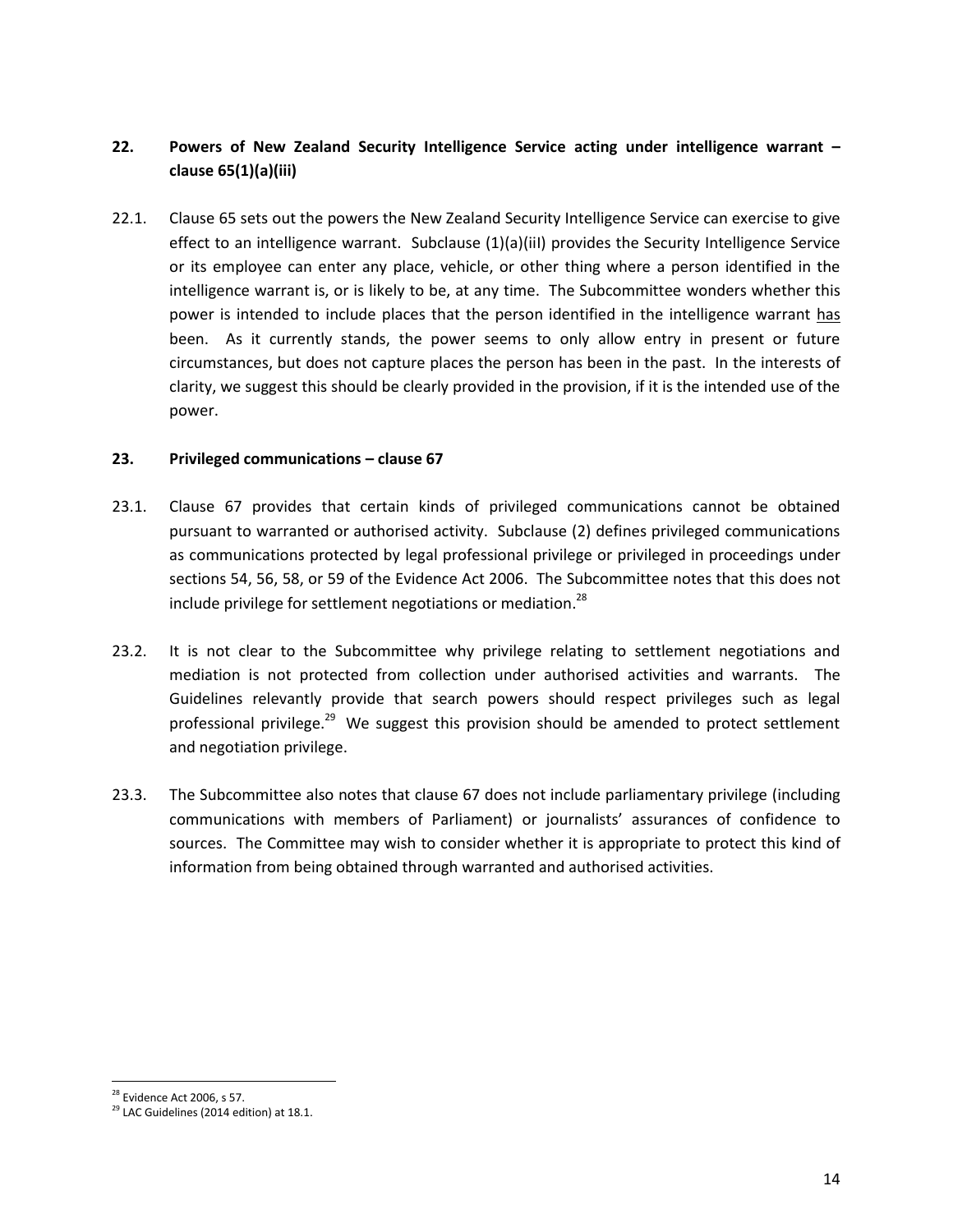#### **Part 6 – Oversight of intelligence and security agencies**

#### **24. Purpose of part – clause 119**

- 24.1. Clause 119 provides the purpose of Part 6 is to provide for the independent oversight of intelligence and security agencies to ensure that those agencies are operating lawfully and effectively. Subclause (2)(a) sets out the functions of the Inspector-General to achieve this purpose.
- 24.2. The Subcommittee suggests that subclause (2)(a) could be made clearer. The functions of the Inspector-General are sufficiently set out in clause 121. Referring to the Inspector-General's functions in clause 119(2) is repetitive and creates ambiguity around the functions.
- 24.3. We suggest subclause (2)(a) should be replaced to read: "To achieve this purpose, the office of the Inspector-General of Intelligence and Security is continued, with the Inspector-General having functions, duties, and powers set out in this Part."

#### **25. Functions of Inspector-General – clause 121**

- 25.1. Clause 121 sets out the functions of the Inspector-General. These functions include the power to conduct procedural reviews under subclause  $(1)(f)(i)$  and, under subclause  $(1)(h)$ , reviews relating to an the issue of an authorisation and the carrying out of activities under an authorisation.
- 25.2. The Subcommittee understands the intention of paragraph (h) is to provide a substantive review of warrants and authorised activities (as recommended in the Review). However, we suggest the provision would benefit from making that clear on the face of the provision. For example, the provision should expressly provide the functions of the Inspector-General are to "conduct a substantive review …".

#### **26. Reviews relating to authorisation – clause 126**

- 26.1. Clause 126(1)(c) provides that where the Inspector-General finds an irregularity in relation to issuing an authorisation or carrying out any activity under an authorisation, the finding does not require the intelligence collected under the authorisation to be destroyed.
- 26.2. The Subcommittee is concerned about how intelligence collected under an irregular authorisation or activity can be used, particularly in terms of whether it may be used as evidence in a prosecution or as information that can be shared under information sharing provisions of the Bill.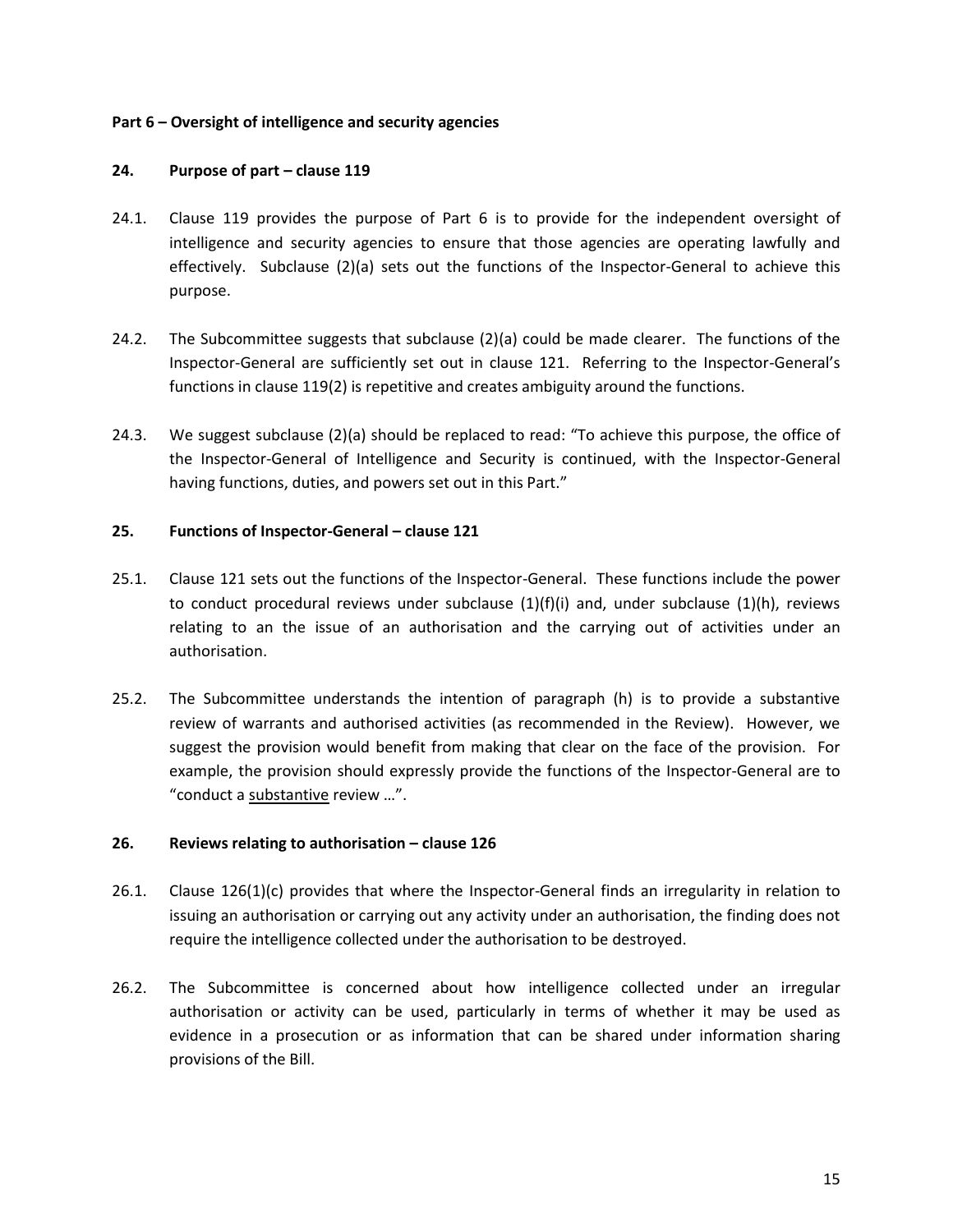26.3. The Subcommittee accepts that destroying the information may not be appropriate, however, the legislation should be clear about the status of that intelligence and in what circumstances it can be used as evidence or shared with other agencies. The Guidelines relevantly provide: "The Government should respect privacy interests and ensure that the collection of information about people is done in a transparent manner, where the type and amount of information collected and what is done with that information is clearly explained."<sup>30</sup> We suggest this will help the transparency and confidence building this Bill aims to achieve.

#### **27. Complaints that may be made to Inspector-General – clause 134**

- 27.1. Clause 134(1) provides that a New Zealand person may complain that he or she has, or may have, been adversely affected by an act, omission, practice, policy, or procedure of an intelligence and security agency. New Zealand person is defined as any person being a New Zealand citizen, a person ordinarily resident in New Zealand, an unincorporated body whose membership comprises at least 50% New Zealand citizens, or a body corporate that is incorporated in New Zealand.<sup>31</sup>
- 27.2. The Subcommittee agrees that New Zealand persons should have a right to complain to the Inspector-General. However, the transparency of the regimes might be enhanced by providing that the Inspector-General should have discretion to consider complaints by non-New Zealand persons, as there is clearly potential for mistakes to made in the way services deal with them, as there is with New Zealand. As noted above, the Guidelines provide that decisions and powers which affect individual rights should be open to review.
- 27.3. We note the concerns in the regulatory impact statement for rejecting this recommendation in the Review.<sup>32</sup> These include concerns about the Inspector-General's limited time and resources, the risk of creating a de-facto appeal right in immigration contexts, and the risk of requiring the Inspector-General to make decisions with foreign policy implications. We suggest the Committee might consider whether those risks might be mitigated by carving out how immigration issues are dealt with and by providing a framework around the Inspector-General's discretion, for example by requiring him/her to have regard to whether considering a complaint is in New Zealand's interests.

#### **28. Disclosure of information may be required despite obligation of secrecy – clause 143**

28.1. Clause 143(1) provides that a person must give evidence, answer questions, or provide information or documents to the Inspector-General despite any statutory obligation of secrecy or non-disclosure. The Subcommittee considers this provision should extend beyond statutory obligations and include common law and contractual obligations of secrecy or confidence.

 $\overline{a}$  $30$  LAC Guidelines (2014 edition) at 7.

 $31$  Clause 4.

<sup>&</sup>lt;sup>32</sup> Regulatory Impact Statement at [143].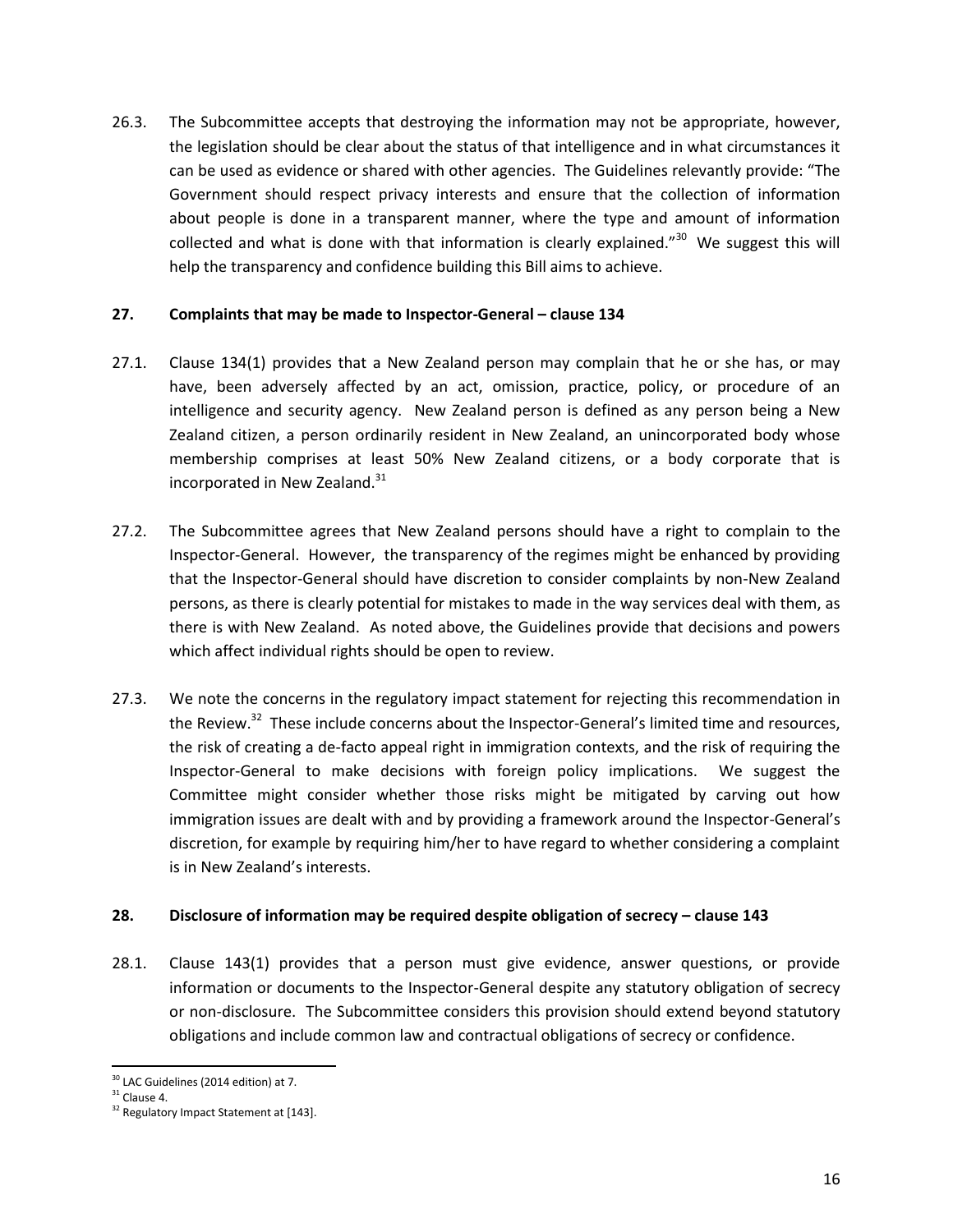28.2. The Subcommittee draws the Committee's attention to the Guidelines which provide that appeal or review processes should be subject to appropriate and proportionate safeguards.<sup>33</sup> The Subcommittee suggests that extending disclosure requirements in this clause to include common law and contractual obligations of secrecy or confidence will ensure all relevant material is disclosed to support a robust inquiry process.

#### **29. Proceedings not to be questioned or reviewed – clause 152**

- 29.1. Clause 152 provides that no proceeding, report, or finding of the Inspector-General may be challenged, reviewed, quashed, or called in question in any court except on the grounds of lack of jurisdiction. The Subcommittee draws the Committee's attention to this clause as an ouster (or privative) clause which removes the right to seek judicial review.
- 29.2. Relevantly, the Guidelines provide that legislation should not restrict the right to apply for judicial review.<sup>34</sup> The right to judicial review is affirmed by section 27(2) of NZBORA, and exists independently of any statutory appeal right. The Guidelines go on to note clauses which remove the right to judicial review are problematic because they "interfere with the courts' constitutional role as interpreters of the law, and as such the courts will interpret such clauses strictly and may not give them their intended effect."<sup>35</sup>
- 29.3. The Subcommittee suggests that a strong and independent review process is required to ensure activities under this Bill are carried out in accordance with the law. This is particularly important given the nature of this legislation and its ability to impact individuals. Ideally this means judicial review should be available. However, we suggest at the very least, the Committee should be satisfied that the Inspector-General's review process is sufficiently robust, independent, and subject to appropriate safeguards to justify ousting judicial review.

# **Part 7 – Miscellaneous provisions**

#### **30. Ministerial policy statements – clauses 165 - 167**

30.1. Clauses 165 - 167 provide the circumstances in which a Minister responsible for an intelligence and security agency must issue one or more policy statements that provide guidance in relation to matters set out. As currently drafted, the provisions are clear as to what parts of the Bill policy statements can relate to, however, there is no provision that links policy statements to the overarching purpose of the Act.

 $\overline{a}$  $33$  LAC Guidelines (2014 edition) at 25.11.

<sup>&</sup>lt;sup>34</sup> LAC Guidelines (2014 edition) at 25.1.

 $35$  Ibid.